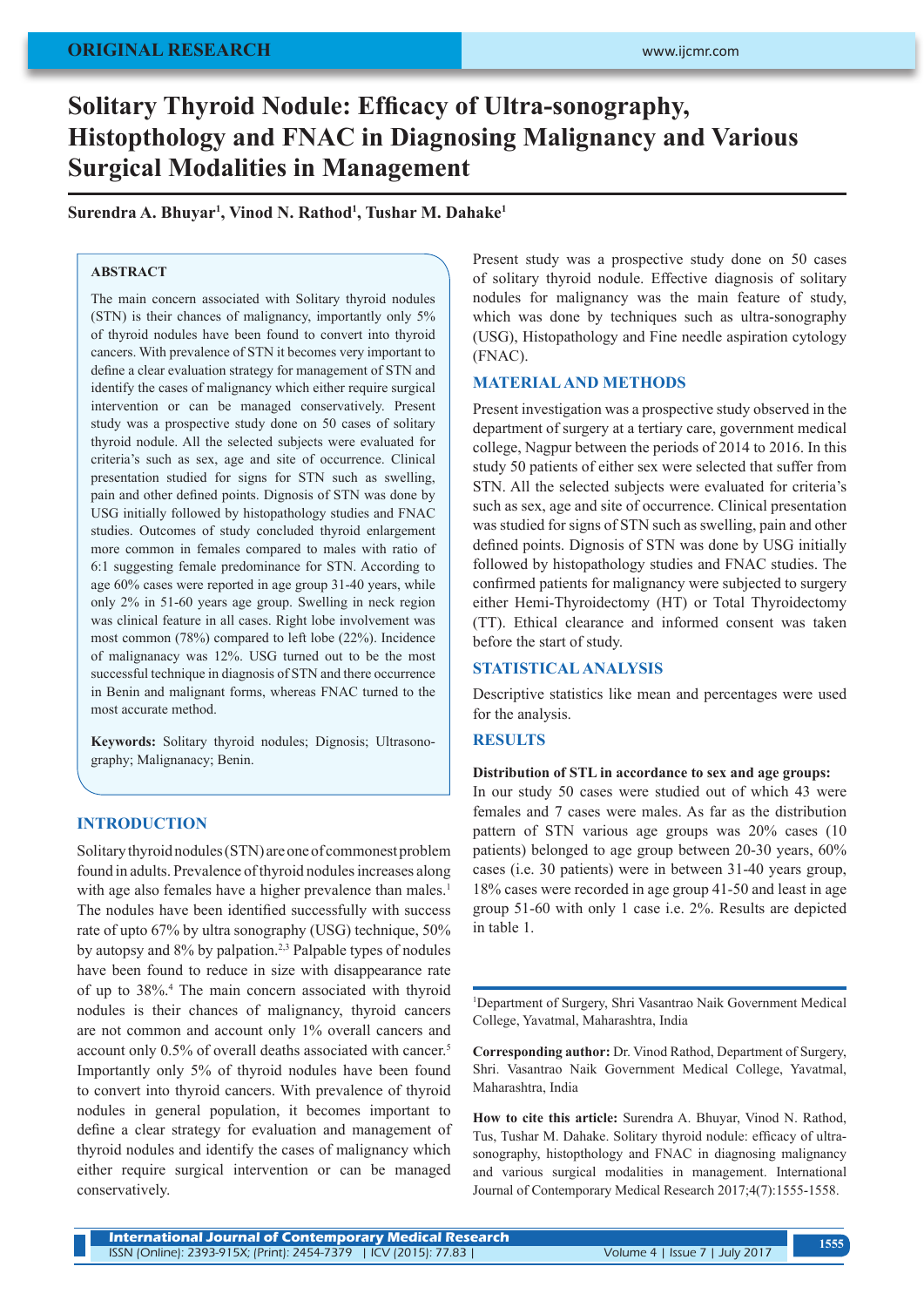#### **Occurrence site and size of STN**

In our study the STN were observed for site where they occurred, it was found that 39 patients (78%) were diagnosed for nodules in right lobe, while 11 cases i.e. 22% were reported for STN in left lobe of thyroid gland. The size of nodules was found to be between 2-6 cm.

#### **Clinical presentation**

The common signs for clinical presentation were recorded. Swelling in neck was a common clinical feature in all the 50 cases among them 4 (8%) complained for pain in neck, dyspn and dyspg was reported by 4 patients each i.e. 8%. Intolerance to both heat and cold was complained by 4 (8%) cases each. Sweating and tremors were reported by 4 (8%) cases each. Results are presented in Table 2**.**

#### **Diagnosis of STN**

The patients underwent USG followed by Histopathological evaluation for STN. Out of 50 cases undergoing USG, 45 were reported for reported to be benign while, 1 as suspicious and 4 cases to be malignant. Whereas on further evaluating USG identified cases by histopathology 44 where confirmed to benign and 6 where confirmed for carrying malignancy. Results showed that 1 case which was suspicious on USG, turned out to be malignant on histology, all the cases of USG malignant tumors were confirmed to results of histology, the results are presented in table 3.

#### **Thyroid function test**

Thyroid function test was done for all the patients reported for STN. Out of them 42 patients (84%) were reported for Euthyroid, were as 4 cases (8%) were reported as Hyothyroid and Hyperthyroid each.

## **Correlation of Fine Needle Aspiration Cytology studies with histopathology diagnosis**

All the 50 cases were evaluated by FNAC, out of which 44 cases were found to benign, among them 28 cases were found to have colloid goiter, 07 with follicular adenoma, 4 with Hashimoto's thyroiditis, 3 with Hemorrhagic cyst and 2 as multi nodular goiter, all of these 28 cases were histopathologically found to benign. The remaining 6 cases on FNAC evaluation were found to be malignant i.e 4 as case of papillary carcinoma and 2 with follicular carcinoma, the six cases were also hisopathlogically proved to be malignant. The results are presented in table 4. Almost 100% cases evaluated by FNAC were tailed with results of histopathology.

## **Operative procedures**

Hemithyroidectomy and Total Thyroidectomy were the two surgical approaches utilized for STN. Among them 42 cases i.e 84% cases underwent Hemithyroidectomy while 6 cases (12%) were operated with total thyroidectomy.

#### **Postoperative complications**

The cases after surgeries were monitored for postoperative complications. Among the 43 cases (86%) do not witnessed any complications, 1 case (2%) complained about hypothyroidism, 2 cases (4%) were found to have recurrent laryngeal nerve plasy (RLNP) and 4 cases (8%) reported for

| Age in                                                 | <b>Number of patients</b> |        | <b>Total</b>   | $%$ of  |  |
|--------------------------------------------------------|---------------------------|--------|----------------|---------|--|
| years                                                  | Male                      | Female | <b>Patient</b> | patient |  |
| $20 - 30$                                              |                           |        | 10             | 20      |  |
| $31 - 40$                                              |                           | 27     | 30             | 60      |  |
| $41 - 50$                                              |                           |        | Q              | 18      |  |
| 51-60                                                  |                           |        |                | 02      |  |
| Total                                                  | 43                        |        | 50             | 100     |  |
| <b>Table-1:</b> Patient details as per the age and sex |                           |        |                |         |  |

| <b>Symptoms</b>                               | Number of | $%$ No. of |  |  |  |
|-----------------------------------------------|-----------|------------|--|--|--|
|                                               | patients  | patients   |  |  |  |
| Swelling in neck region                       | 50        | 100        |  |  |  |
| Pain in neck region                           |           |            |  |  |  |
| Dyspn                                         |           |            |  |  |  |
| Dyspg                                         |           | 8          |  |  |  |
| Intolerence to cold                           |           |            |  |  |  |
| Intolerance to heat                           |           | 8          |  |  |  |
| Sweating                                      |           | 8          |  |  |  |
| Tremors                                       |           |            |  |  |  |
| <b>Table-2:</b> Clinical presentation for STN |           |            |  |  |  |

| <b>USG</b>                                                  | No. of cases | <b>Histopathology studies</b> |                  |  |  |
|-------------------------------------------------------------|--------------|-------------------------------|------------------|--|--|
|                                                             |              | <b>Benign</b>                 | <b>Malignant</b> |  |  |
| Benign                                                      | 45           | 44                            |                  |  |  |
| Suspicious                                                  |              |                               |                  |  |  |
| Malignant                                                   |              |                               |                  |  |  |
| Total                                                       | 50           | 44                            |                  |  |  |
| Table-3: Comparative studies between USG and Histopathology |              |                               |                  |  |  |

| <b>Histopathology studies</b>                                      | <b>FNAC</b>    |                | $\frac{0}{0}$ |  |  |
|--------------------------------------------------------------------|----------------|----------------|---------------|--|--|
|                                                                    | <b>Benign</b>  | Malignant      |               |  |  |
| Colloid Goitre                                                     | 28             | 0 <sup>0</sup> | 56%           |  |  |
| Follicular Adenoma                                                 | 07             | 0 <sup>0</sup> | 14%           |  |  |
| Hashimoto's Thyroiditis                                            | 04             | 0 <sup>0</sup> | 8%            |  |  |
| Hemorrhagic Cyst                                                   | 03             | 0 <sup>0</sup> | 6%            |  |  |
| Papillary carcinoma                                                | 0 <sub>0</sub> | 04             | 8%            |  |  |
| Follicular carcinoma                                               | 0 <sub>0</sub> | 02             | $4\%$         |  |  |
| <b>MNG</b>                                                         | 02             | 0 <sup>0</sup> | 4%            |  |  |
| Total                                                              | 44 (88%)       | 6(12%)         | 100%          |  |  |
| <b>Table-4:</b> Correlation of FNAC with Histopathology diagnosis. |                |                |               |  |  |

#### wound infection.

#### **DISCUSSION**

The present study was a hospital based prospective study done in the Department of Surgery at a tertiary care Government Medical College and hospital, Nagpur from period of June 2014 to July 2016, 50 cases of solitary thyroid nodule were selected from surgery OPD.

The outcomes of present study concluded cases of thyroid enlargement were commonly seen in females compared to males, the ratio of female to male was 6:1 suggestive of female predominance and contributing almost 86% of total study population. These results were in accordance to study reported earlier<sup>6</sup>, in which the authors reported prevalence of STN in 63 females and 10 males, with female to male ratio of  $6.3:1$ . In another study<sup>7</sup> who studied 35 cases of solitary thyroid nodule, the found female to male ratio was almost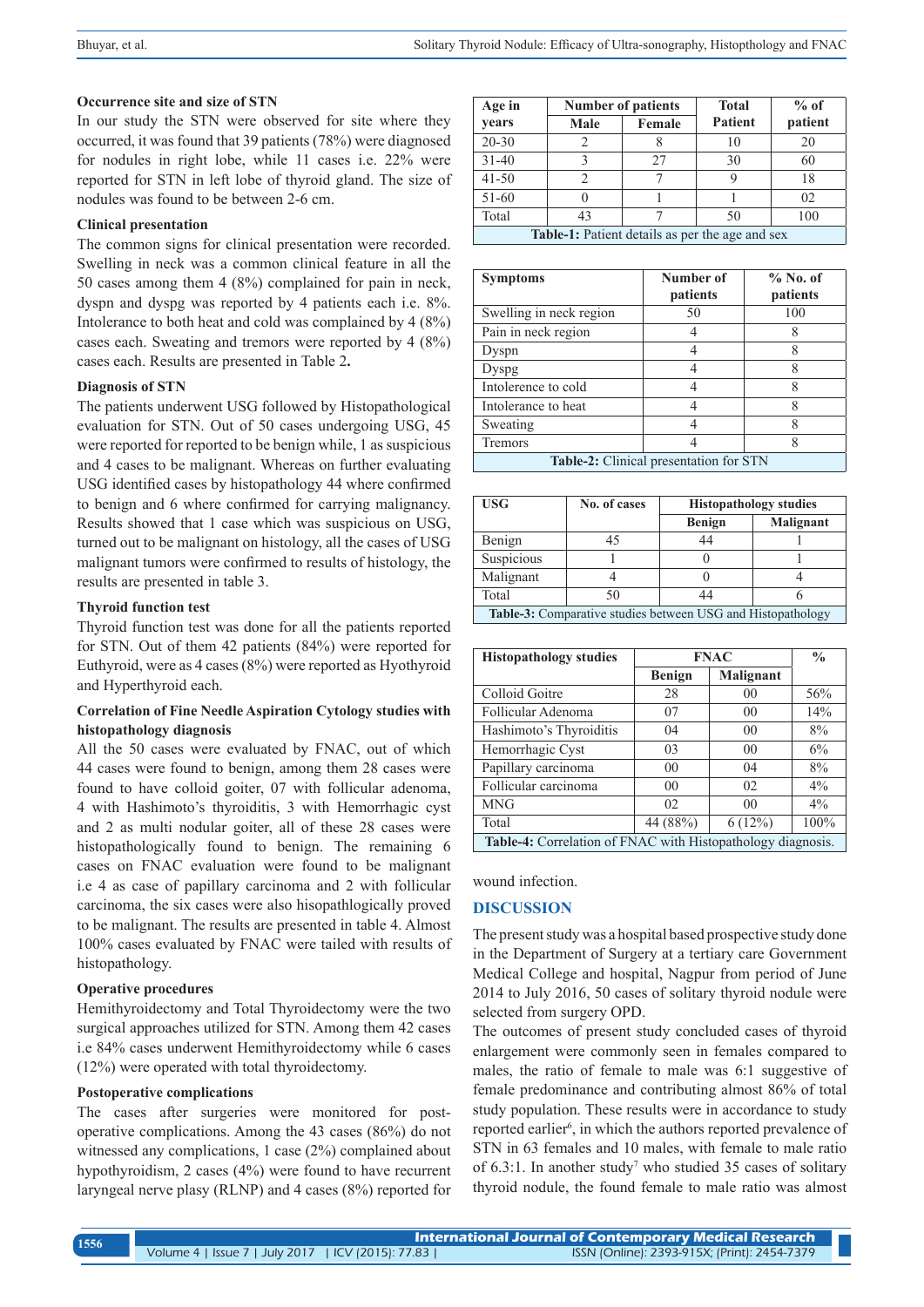# about 7.7.

In Present Study maximum number of 30 cases i.e. 60% were seen in 31-40 years age group, while only 1 case i.e. 2% was fell in age group 51-60 years. The results were in accordance to reports published earlier<sup>8</sup>, in which they noted that majority of the patients i.e. 53(42.7%) were between  $31-40$  years age group. In a another study<sup>9</sup> authors observed that male to female ratio was 1:7 and the highest number of patients with thyroid nodule were found in age group 31-40 years.

The clinical presentation of all the 50 cases reveled that all the patients reported with swelling in the anterior part of neck while pain associated with swelling was in 4 cases, tremors and sweating was seen in 4 cases respectively, dysphasia in 4 cases, heat intolerance in 4 case and cold intolerance seen in 4 case each. This findings were supported by studies carried out earlier<sup>10</sup>, who reported swelling in neck (100%) as that main presentation,6 patients (12%) had pain and swelling, difficulty in swallowing was seen in 5 cases (10%), 8 cases (16%) showed difficulty in breathing whereas heat intolerance was seen in 12 cases (24%). In an study<sup>6</sup> authors observed anterior neck swelling as the most common symptom (100%),followed by pain and swelling in 4 patients(5.4%), pressure symptoms were dyspnoea and dysphagia seen in 3(4.1%) patients.

On evaluation of patients for site of involvement in present study, solitary thyroid nodule (STN) was more common in right lobe of thyroid (78%) compared to left lobe (22%).This was in accordance to study done earlier<sup>6</sup>, in which authors reported the solitary nodules involved the right side (74%) of the thyroid more commonly than the left (26%).

The clinical features mainly were swelling in neck which was the commonest feature in all the patients while pain in neck, dyspn and dyspg, intolerance to heat and cold, sweating and tremors were reported by 4 (8%) subjects in each of the features. The results were association with studies reported earlier.<sup>6</sup>

Ultrasonography, histology were the two diagnostic techniques utilized among them USG proved to be the most successful diagnostic technique by detecting 45 (90%) cases positive for benign, and 4 cases for malignancy STN types, however histopathology proved to be accurate by predicting one of the benign case as reported by USG to malignancy. Our results were in association with studies reported earlier<sup>11</sup>, who found USG as the most successful technique in diagnosing STN.

In present study thyroid function test was utilized to evaluate the functional status of all patients. It was evidenced that 42 patient (84%) were euthyroid whereas 4 patients were hypothyroid and 4 patients were hyperthyroid. These outcomes were accordance to reports published earlier<sup>12</sup> in which authors found similar results, with about 90% diagnosed to be euthyroid, 8% were hyperthyroid and 0.6% was hypothyroid.

The FNAC technique sensitivity in 50 subjects was tailed with histopathology. FNAC has been reported to be important diagnostic tool for colloid goitre, thyroditis,

papillary carcinoma, medullary carcinoma and anaplastic carcinoma is possible.In the present study FNAC confirmed 84% cases (42) as benign and 12% (6) were malignant. Among the benign cases 28 were found for collied goiter, 07 with follicular adenoma, 4 with Hashimoto's thyroiditis, 3 with Hemorrhagic cyst and 2 as multi nodular goiter, all of these 28 cases were histopathologically found to benign. The remaining 6 cases on FNAC evaluation were found to be malignant i.e 4 as case of papillary carcinoma and 2 with follicular carcinoma, the six cases were also hisopathlogically proved to be malignant. The outcomes of study were in accordance to studies carried out by Sabu et al., 2014 [13] in which sensitivity of FNAC was 100% and specificity was 95%.

In present study, all the 50 reported cases were subjected to surgery of STN. Hemithyroidectomy was the most common operation perform in 44 cases (88%) cases and Total Thyroidectomy in 6 cases (12%). The results were found to be in association with studies reported<sup>6</sup> previously in which authors reported about 90% subjects undergoing hemithyroidectomy and evolved to be the major operating procedure.

In the study 86% subjects were unaffected by complications after surgery whereas 2% cases were reported for complaining occurrence of hypothyroidism, 4% for recurrent laryngeal nerve plasy and 8% reported for wound infection. The study disagreed to the outcomes of the reports published<sup>13</sup>, in which the authors suggested wound infection as one of the major complaint after surgery.

# **CONCLUSIONS**

Present study was carried out in department of surgery, department of surgery at a tertiary care, government medical college, Nagpur between the periods of 2014 to 2016. Study was conducted on selected 50 cases of Solitary Thyroid Nodule coming to OPD of department of surgery. The study concluded female predominance was observed, peak incidence was in the age group 31-40 years. Most common presenting complaint was swelling. Right lobe involvement was most common. Incidence of malignancy was 12% among the solitary nodule of thyroid. USG turned out to be the most successful technique in diagnosis of STN and there occurrence as Begnin and malignant forms.

# **ACKNOWLEDGEMENT**

The authors are thankful to staff of department of surgery at a tertiary care, government medical college, Nagpur for supporting this work.

# **REFERENCES**

- 1. Tai JD, Yang JL, Wu SC, Wang BW, Chang CJ. Risk factors for malignancy in patients with solitary thyroid nodules and their impact on the management. J Cancer Res Ther. 2012;8:379–83.
- 2. Wiest PW, Hartshorne MF, Inskip PD, et al. Thyroid palpation versus high-resolution thyroid ultrasonography in the detection of nodules. J Ultrasound Med. 1998;17:487–496.